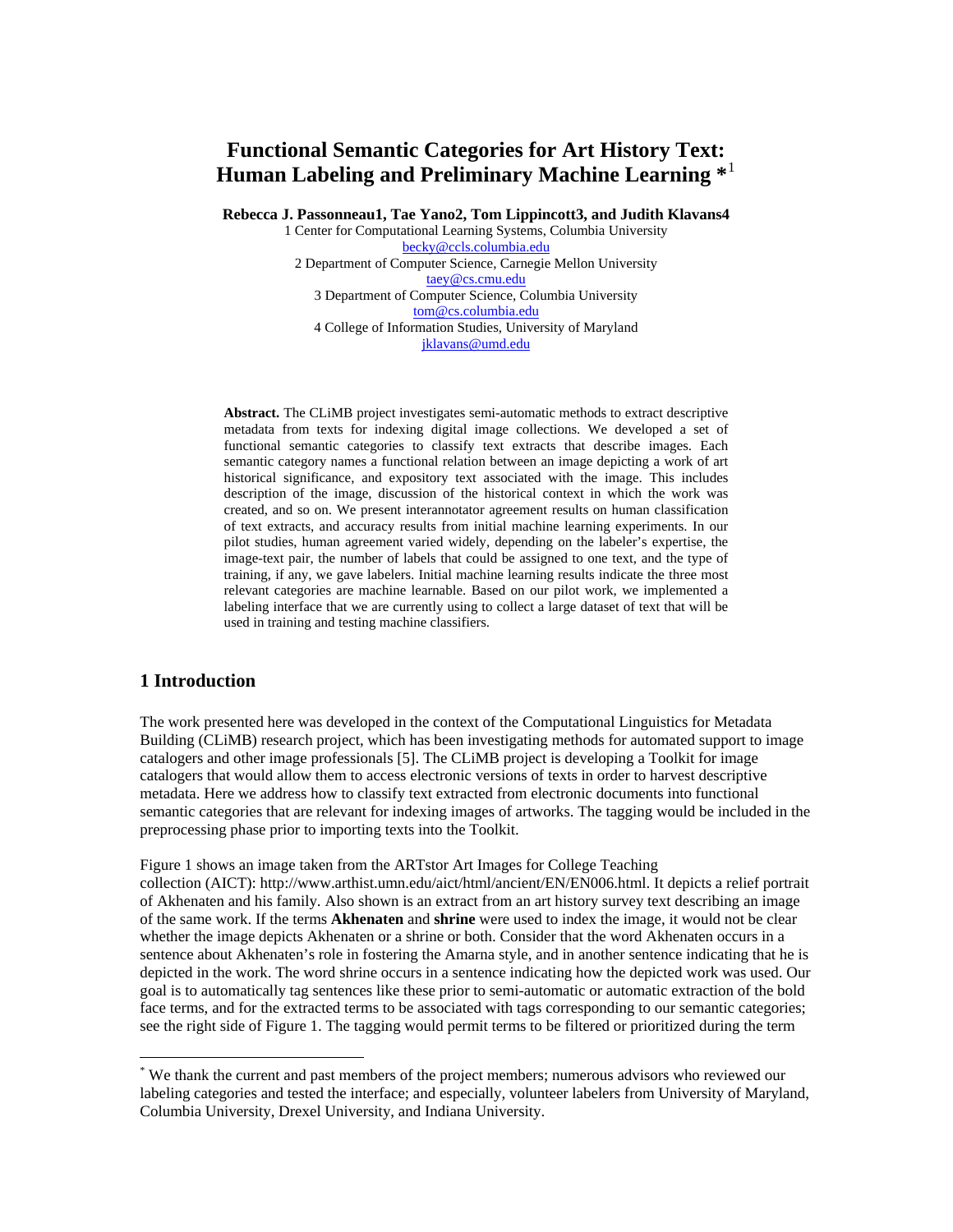selection process. It could also facilitate image search; for a user who wants an image of a shrine, it would be possible to exclude cases where *shrine* does not come from text tagged as *Image Content*.

**Fig. 1.** Illustration of an image and associated descriptive text



Historical Context: Akhenaten Image Content: Akhenaten Historical Context: shrine

Of the great projects built by **Akhenaten** hardly anything remains . . . . Through his choice of masters, he fostered a new style. Known as the Amarna style, it can be seen at its best in a sunk relief portrait of **Akhenaten** and his family. The intimate domestic scene suggests that the relief was meant to serve as a **shrine** in a private household.

In consultation with experts, we developed a set of seven categories to apply to paragraphs or sentences extracted from art history survey texts, where the text extracts are about a specific image. A larger number of categories would lead to much sparser data; a smaller number would lead to categories that are less distinct. Two of the categories, for example, are **Image Content**, defined as text that describes the content of the image, and **Implementation**, text that describes how the work was created.

In our four pilot studies, interannotator agreement among humans varied widely, depending on the labeler's expertise, the image-text pair under consideration, the number of labels that could be assigned to one text, and the type of training, if any, we gave labelers. Human agreement improved if annotators could select multiple labels,

which is consistent with our previous results on a lexical semantic annotation task [10]. We also found that agreement was higher among domain experts, and that the level of agreement depended heavily on the image/text pair under consideration. Our seven semantic categories vary in relevance, frequency and distinguishability. Thus we do not anticipate attempting to apply machine learning to every category. Using texts labeled during our pilot studies, we have initial results on three of the classes. For example, using a separate naive Bayes classifier for each category, we have been able to achieve 80% accuracy. This indicates that large scale machine learning is feasible. In section 2, we summarize related work on interannotator agreement among humans. Section 3 describes our datasets. Section 4 describes our pilot studies on human

labeling, and our current large scale effort. We present preliminary learning results in section 5 and our conclusions in section 6.

## **2 Related Work**

There are relatively few discussions of interannotator agreement or inter-indexer consistency for image indexing and classification tasks. Two works that address the topic deeply and broadly are [8] and [4]. In the twenty plus years since Markey's [8] analysis of forty years of inter-indexer consistency tests, no comparable review has appeared, and her observations still hold. Although her goal was to use the conclusions from previous work to sort through the issues involved in indexing visual material, all the tests referenced in her paper were on indexing of printed material. She notes significant variability, with accuracy (percent agreement) results ranging from 82% to a low of 4%.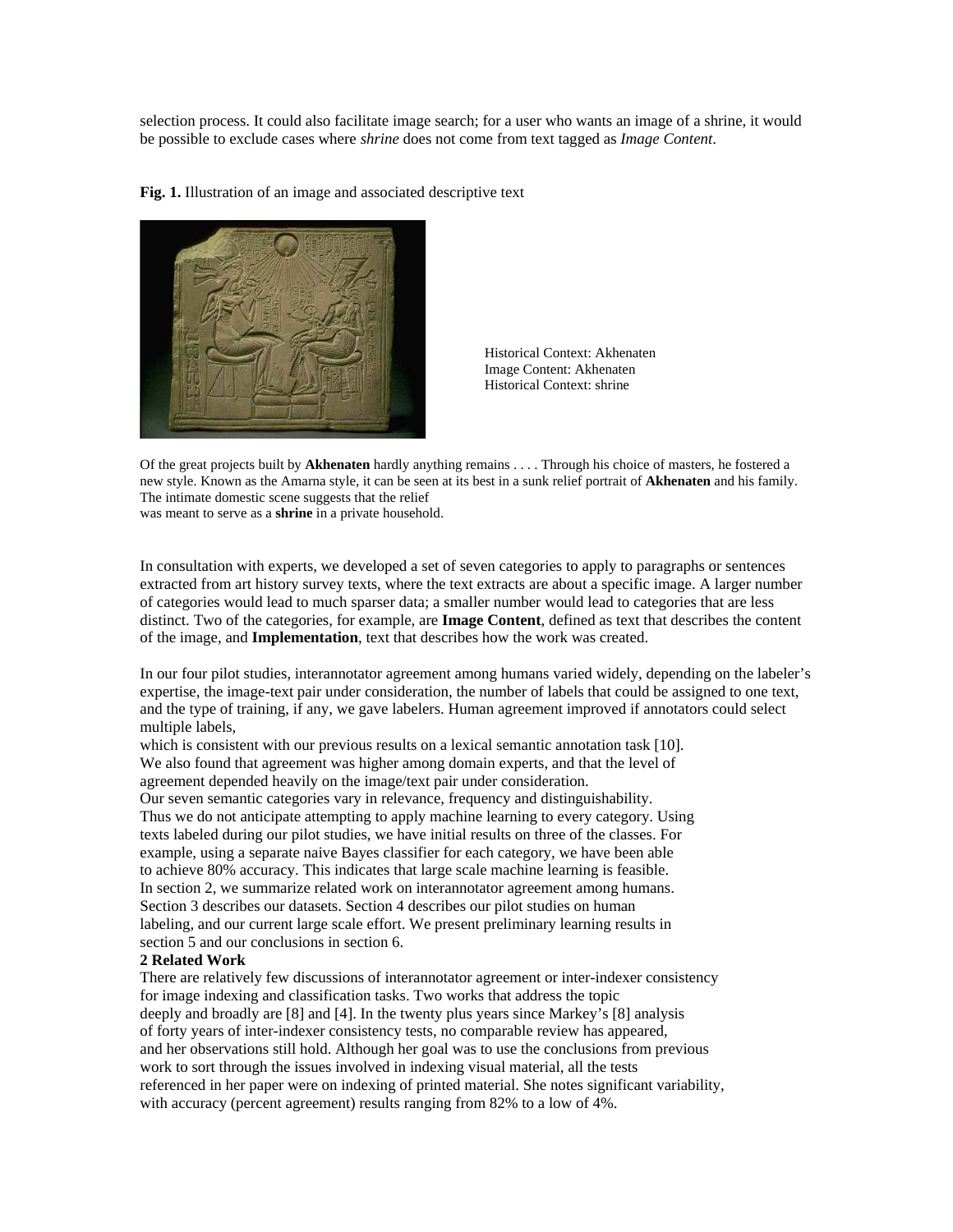Giral and Taylor [4] looked at indexing overlap and consistency on catalog records for the same items in architectural collections, including an analysis of subject descriptors. On large (\_ 1400) samples of records from the Avery Index to Architectural Periodicals and the Architectural Periodicals Index, they compare proportions of items in their samples that match according to a variety of criteria, and compute 90% confidence intervals. Only 7% of items match entirely, and they find some element of overlap in descriptors in only about 40% of the remaining cases (\_ 3%).

Markey noted two features of documents that affect inter-indexer consistency: document length, and the complexity of the document, which is difficult to quantify. Our image/text pairs, which correspond to Markey's documents, are quite short. We did not attempt to measure complexity, but we did find wide variation in labeling consistency depending on the image/text pair being labeled. This indicates that the image/text pairs have inherent properties that make them more or less difficult for humans to agree on. Markey found no significant difference between the indexers with or without experience in using such schemes. She found no higher levels of inter-indexer consistency among subject specialists, as compared with non-specialists. This is in contrast to our results. In our pilot studies, the two developers of the categories (the first two co-authors) were the most familiar with them, and had the highest interannotator agreement. In our current large-scale labeling effort, the highest agrement is found among the most expert pairs of labelers. We also found that across studies, agreement increased when we provided more training. Markey found that using a standardized scheme led to higher inter-indexer consistency, ranging from 80% to 34% (in contrast to 4%; see above). This is roughly the range we find, using a different metric but a similar scale. **3 Texts** 

The domain of digital images and texts we focus on parallels the ARTstor *Art History Survey Collection (AHSC)*. ARTstor is a Mellon funded non-profit organization developing digital image collections and resources. The AHSC is a collection of 4,000 images. One of our motivations for focusing on the AHSC is that it is based on thirteen standard art history survey texts, thus there is a strong correlation between the images and texts that describe them. The AHSC images all have metadata providing the name of the work, the artist, date, and so on, but very few have subject matter metadata. We are currently using two of the texts from the AHSC concordance of thirteen art history survey volumes. Both books cover a broad time range, from Neolithic art to late 20th century, and have a similar lineup of chapter topics. Each text contains roughly thirty chapters (approximately five megabytes), with twenty to forty color images each. For research purposes, we created electronic versions of the two texts, encoded in TEI compliant xml. TEI is a widely used interdisciplinary standard of text representation. (See http://www.tei-c.org/Lite/teiu5 split en.html for more detail of this schema.) Chapters, subdivisions, and paragraphs (but not sentences) have distinctive xml tags. To construct image/text pairs for our text labeling experiments, we started with a software module we developed for importing text into our image indexer's Toolkit. This software module relies primarily on the relative position of xml tags for image plates, major text divisions, and paragraph boundaries. It takes a chapter as input, and produces a list of all the plates in the chapter, with each plate number associated with a sequential list of associated paragraph numbers.We manually correct the output before importing the data into our labeling interface. Using Google image search, we locate non-copyrighted images of the works depicted in the book plates.

## **4 Text Labeling Experiments**

#### **4.1 Semantic Category Labels**

Our current guidelines give four pieces of information per semantic category: the category name, one or two questions the labeled text should answer, one or two paragraphs describing the category, and four image/text pairs that exemplify each category. For the Image Content category (or label), the questions are *Does the text describe what the art work looks like? What conventional use of symbols does the artist rely on?*  Over a period of four months, we developed a set of functional semantic categories for classifying paragraphs and sentences in our art history survey texts. Three criteria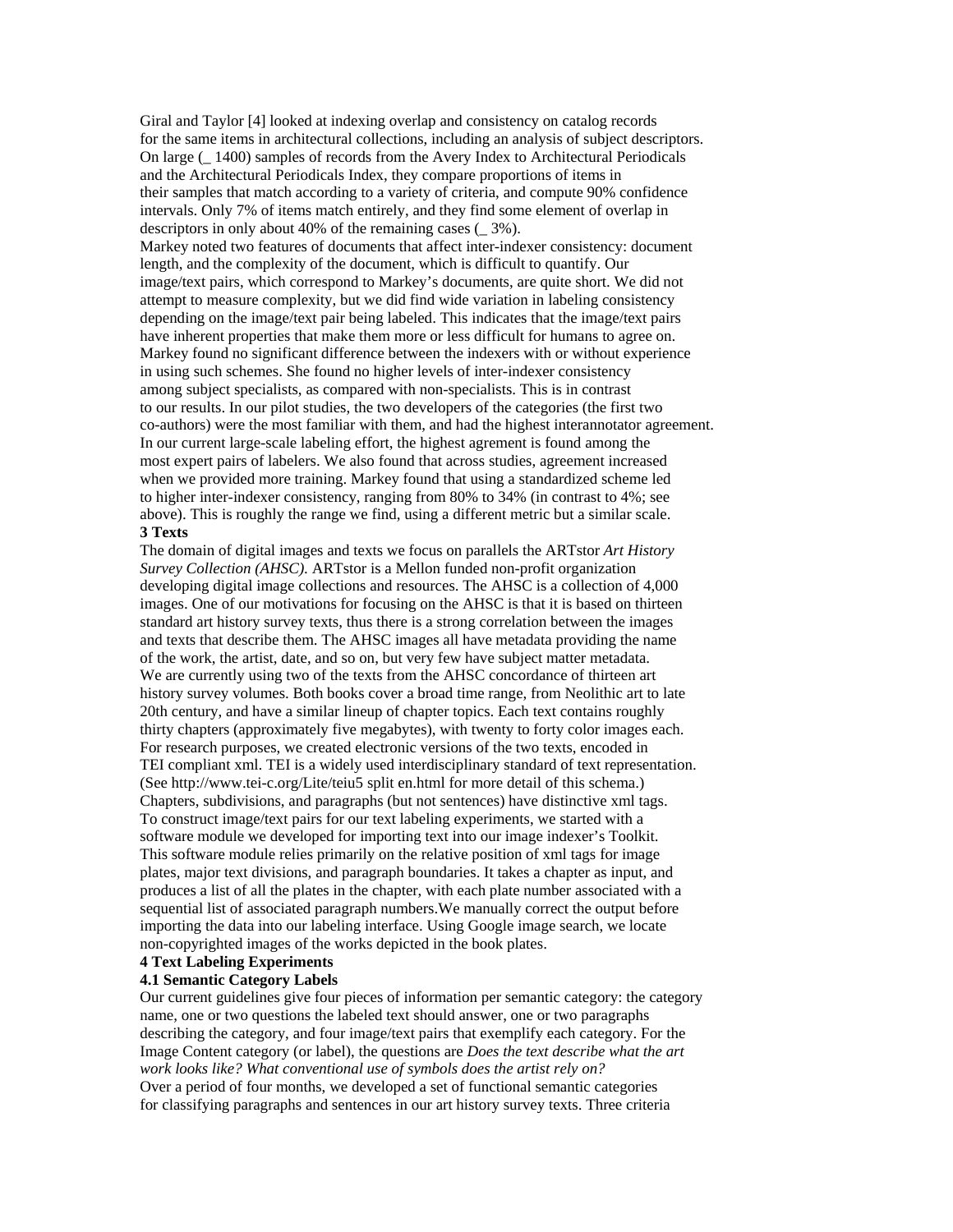motivated the classification. Most important, we did not attempt to develop an independent set of categories based on existing image indexing work. We took the texts as our starting point. Second, the set of classes were designed to apply to all chapters regardless of time period, and to allow most extracted paragraphs or sentences to fall into a specific category (i.e., to constitute a "covering" of the text), rather than to a default *Other* class. Finally, we worked with an image librarian at Columbia University and a metadata expert to arrive at a relevant set.

Table 1 summarizes our seven semantic categories. The column on the left indicates the name of the label, and the column on the right gives a highly abbreviated description of the type of textual content that should be assigned a given label. The labels appear here in the same order that they appear in the interface. It puts the most central category first (Image Content), and lists categories that have a similar focus together. Thus the first three categories are all about the depicted art work (form, meaning, manner); Biographic and Historical Context are both about the historical context.

**Table 1.** Seven Functional Semantic Categories for Labeling Text Extracts Category Label Description

Image Content Text that mentions the depicted object, discusses the subject matter, and describes what the artwork looks like, or contains.

Interpretation Text in which the author provides his or her interpretation of the work. *Implementation* Text that explains artistic methods used to create the work, including the style, any technical problems, new techniques or approaches, etc.

Comparison Text that discusses the art object in reference to one or more other works to compare or contrast the imagery, technique, subject matter, materials, etc. Biographic Text that provides information about the artist, the patron, or other people

involved in creating the work, or who have a direct and meaningful link to the work after it was created.

Historical Context Text describing the social or historical context in which the depicted work was created, including who commissioned it, or the impact of the image on the social or historical context of the time.

Significance Text pointing to the specific art historical significance of the image. During the first month, we arrived at a provisional set of six categories consisting of everything in Figure 1 apart from the italicized category, which now has the name *Implementation*, and developed our first set of guidelines. We added the seventh category after a month or so of pilot work. During the remaining three months we revised the category names and definitions.

### **4.2 Materials: Datasets, Annotation Constraints, Annotators, and other Task Parameters**

We created three sets of image/text pairs for use in the experiments listed in Table 2. Set 1 consisted of thirteen images and 52 associated paragraphs. Set 2 consisted of nine images and 24 associated paragraphs. Set 3 consisted of ten images taken from two new chapters, and was used for sentence labeling (159 sentences) and paragraph labeling (24 paragraphs). Up to four paragraphs were associated with each image, but in most cases there were one or two paragraphs.

Labelers were recruited from the team of project researchers, their acquaintances, and colleagues at other institutions involved in image indexing.

The two parameters of most interest for comparing the experiments appear in columns five (Labels/Par) and six (Annotators). For the first two experiments, the first two coauthors were the annotators, and the number of labels that could be assigned to a single **Table 2.** Annotation Task Parameters

Exp Set Images Units Label Set Labels/Par Annotators

1 1 13 52 6 any 2

2 2 9 24 7 any 2

3 2 9 24 7 two 5

4a 3 10 24 7 one 7

4b 3 10 159 7 one 7

paragraph was unrestricted (any). In experiment 1, the maximum number of labels for a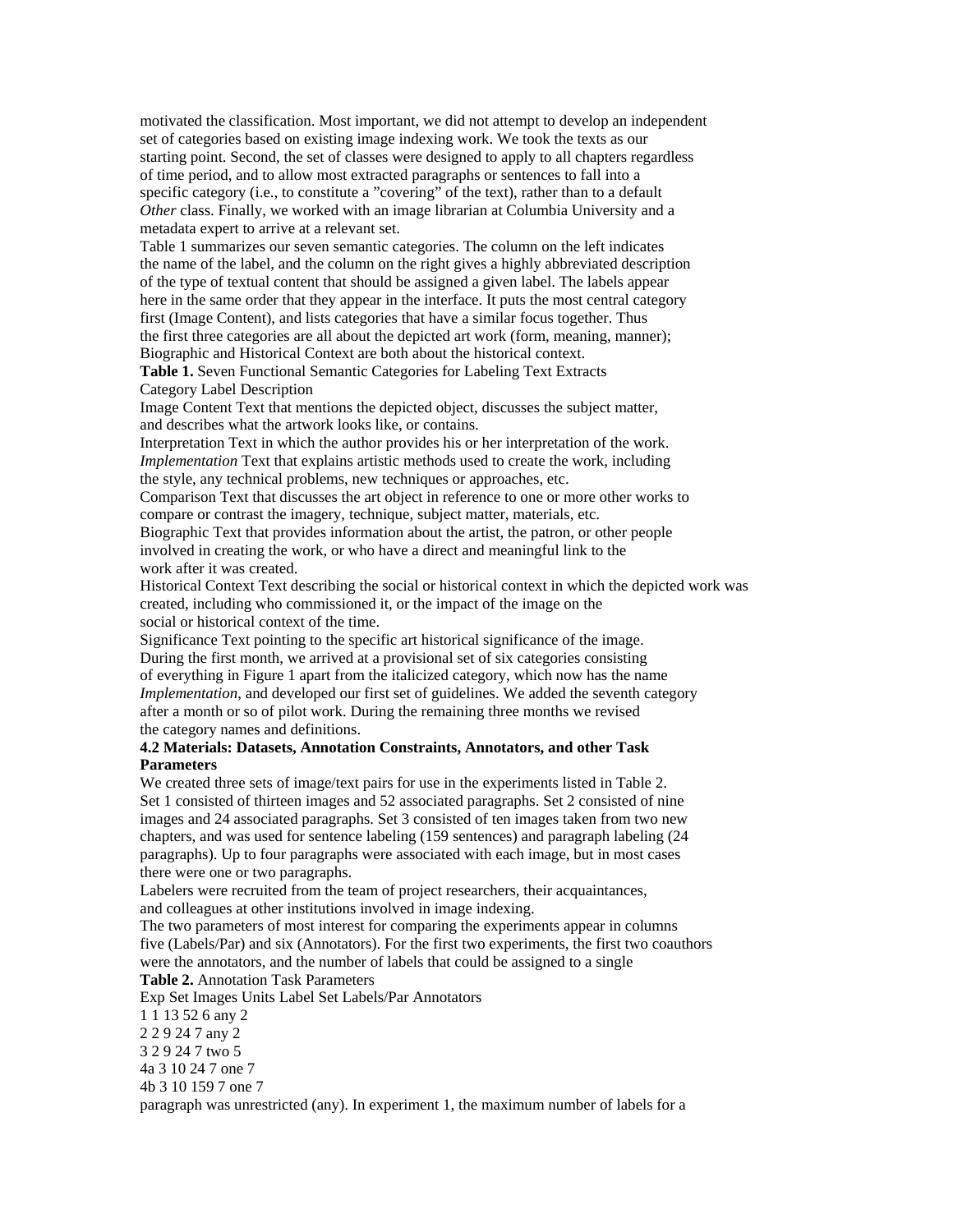single paragraph was three; each annotator used three labels twice; 99% of the labelings consisted of one or two labels. In experiment 2, 71% of all labels from both annotators were one or two labels; the maximum of four labels occurred once per annotator. Due to the relative infrequency of more than two labels in experiments 1 and 2, we added a restriction in experiment three that only two labels could be used. In experiment four, we restricted annotators to a single label per text extract, but expanded the task to include sentences.

For experiments 1 through 3, the labeling was done with pen and paper. For experiment 4, we implemented a browser-based labeling interface that included the guidelines, training materials, and labeling task. Since then, we have developed a much more flexible web-based labeling interface using the Django python environment. In all our studies and data collection, labelers worked independently at remote sites, and could suspend and resume work at will. After experiment 3, labelers were required to go through a training sequence (approx. one hour). Paragraphs were presented one at a time along with the corresponding image. When we began using sentences as well as paragraphs, labelers would first select a paragraph label; then the labeler would be presented with the same paragraph in a sentence-by-sentence format. Labelers had an opportunity to review and revise their choices.

#### **4.3 Evaluation Metrics**

We report interannotator agreement using Krippendorff's\_[6], which factors out chance agreement. It ranges from 1 for perfect agreement to values close to -1 for maximally non-random disagreement, with 0 representing no difference from chance distribution. An advantageous feature of \_ is that instead of treating agreement as a binary distinction, it permits the use of a distance metric to weight the degree of agreement from 0 to 1. Because annotators could make multiple selections, we used a distance metric we refer to as MASI [9]. It is intended for set-based annotations, and gives partial agreement credit when the annotators' sets overlap. Our experiments typically allowed annotators to assign multiple labels to the same text. If one annotator assigns the single label f**Image Content**g to the same text that another annotator labels f**Image Content**, **Implementation**g, a non-weighted agreement measure would assign a score of 0 for non-agreement. In contrast, MASI would assign a weighting of 1 3 (see [9] for details).

#### **4.4 Human Labeling Pilot Studies**

**Table 3.** Interannotator consistency of paragraph labeling under multiple conditions Exper. Dataset Label Set #Choices #Labelers \_MASI

1 Set 1 6 any 2 0.76

2 Set 2 7 any 2 0.93

3 Set 2 7 two 5 0.46

4a Set 3 7 one 7 0.24

4a' Set 3 7 merge 4b 7 0.36

4b Set 3 7 one 7 0.30

Results for the four pilot experiments appear in Table 3. Experiment 2, with the final labeling set of seven labels, the first two co-authors as the sole annotators, and any number of label choices, had the best results. It improved on experiment 1, which used an earlier, less well-defined set of labels. It had a larger set of units (52 rather than 24 paragraphs) from two texts, rather than from a single text.

Experiment 3 was the first attempt to use a larger set of annotators.We hypothesized that with each new annotator, the number of distinct combinations of labels would increase, with the result that a large number of annotators would result in a large set of distinct classes, and correspondingly sparser data. In order to guard against this possiblity, we restricted the number of labels that annotators could apply to two. The resulting

\_MASI score of 0.46 reflects the relative unfamiliarity of a majority of the five annotators with the labeling categories and domain. When we computed interannotator consistency for all combinations of annotators from the set of five, we found that the two experienced annotators had values on the three measures (0.88, 0.88, 0.90) that were consistent with the results of experiment 2.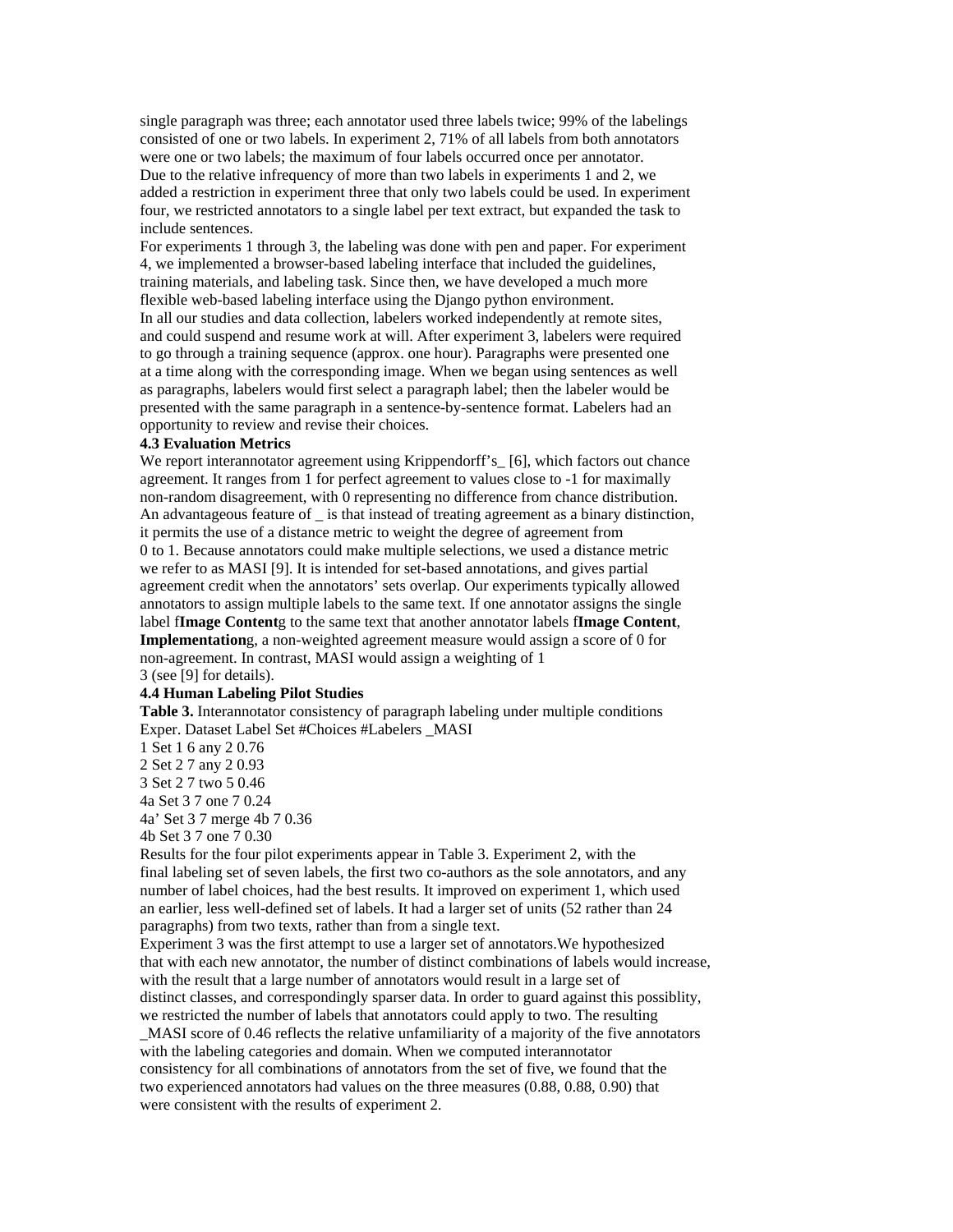We collected sentence labelings for the first time in experiment 4: 4a pertains to the paragraph labels, and 4b to the sentence labels. For experiment 4a', we computed agreement on paragraphs based on merging the sentence labels. We created a relatively short label consisting of each distinct type of label applied to any sentence in the paragraph. If three sentences of a five-sentence paragraph were labeled Image Content and two were labeled Historical Context, the paragraph level label we compute is the multilabel consisting of these two labels.

Experiments 4a and 4b yielded the poorest results, which we attribute to the constraint that annotators could only apply one label. The seven labelers consisted of the first two co-authors, plus five new annotators. As in experiment 3, we computed interannotator agreement metrics for all combinations of annotators in experiment 4a. For all 21 pairs of annotators, agreement ranged from a low of 0.15 to a high of 0.32. In addition to much variation across annotators, we find wide variation depending on the individual units consisting of a single image and all text asscoiated with the image. For the ten units, agreement ranged from 0.12 to 0.40.

## **4.5 Initial Results of Large Scale Human Labeling**

A key feature of our new labeling interface is that labelers can work concurrently on distinct labeling tasks.We plan to collect data on between six and ten datasets.We have currently collected labelings from six annotators on the first dataset consisting of 25 images (45 paragraphs, 313 sentences).

In the new interface, annotators can choose any number of labels. We recruited four new labelers, and used one previous labeler (not a co-author). Results for the first dataset, which consists of 25 images and 48 associated paragraphs (313 sentences), are better than experiments 3 and 4 where we also used multiple annotators.We believe the improvement is due to the training provided in the interface, and the lack of constraint on the number of labels annotators could pick.

As in experiment 4, sentence labeling had a higher agreement than for paragraphs. For sentences the overall measure was 0.45, compared with 0.40 for paragraphs. For all combinations of 2 to 5 coders, paragraph labeling agreement ranged from 0.56 to 0.27, and ranged from 0.55 to 0.33 for sentences. Again, the two coders who are experts in the area of image indexing had the highest interannotator agreement. As in the pilot studies, there was a significant variation in agreement, depending on the unit, ranging from a high of 0.70 to a low of 0.16.

The most frequent label combination for both paragraphs and sentences was the single label Image Content. There were 47 distinct combinations of labels for sentences, of which 34 were label pairs and five were triples; the remaining 8 unigram labels were the seven labels plus the default "Other". There were 38 combinations for paragraphs: 7 singletons, 20 pairs, 10 triples, and 1 combination of four labels.

#### **5 Preliminary Machine Learning Results**

Using data from our pilot studies of human labeling, augmented by an additional set of images labeled by one of the co-authors, we investigated the learnability of three categories: Image Content, Historical Context and Implementation. There were insufficient examples from the other categories. All learning was done using WEKA [13], a Java-based toolkit that implements a wide range of machine-learning algorithms using a standard input format.

A typical text classification task involves topic or subject matter identification. In contrast, our task involves functional categories that are more abstract than topic. The novel nature of our classes (and source texts) warranted an exploratory phase prior to conducting large scale machine learning experiments. Our pilot machine learning dataset permitted us to explore features for text representation, and to experiment with a range of learning techniques.

To establish a baseline, we started with a classic text classification approach: Naive Bayes classifiers using unigram word counts to represent the input texts, with separate classifiers for each semantic category.We used chi-square independence tests to prune the word vectors in order to reduce the noise in the training data, which smaller corpora such as ours are sensitive to. The Image Content classifier performed best, presumably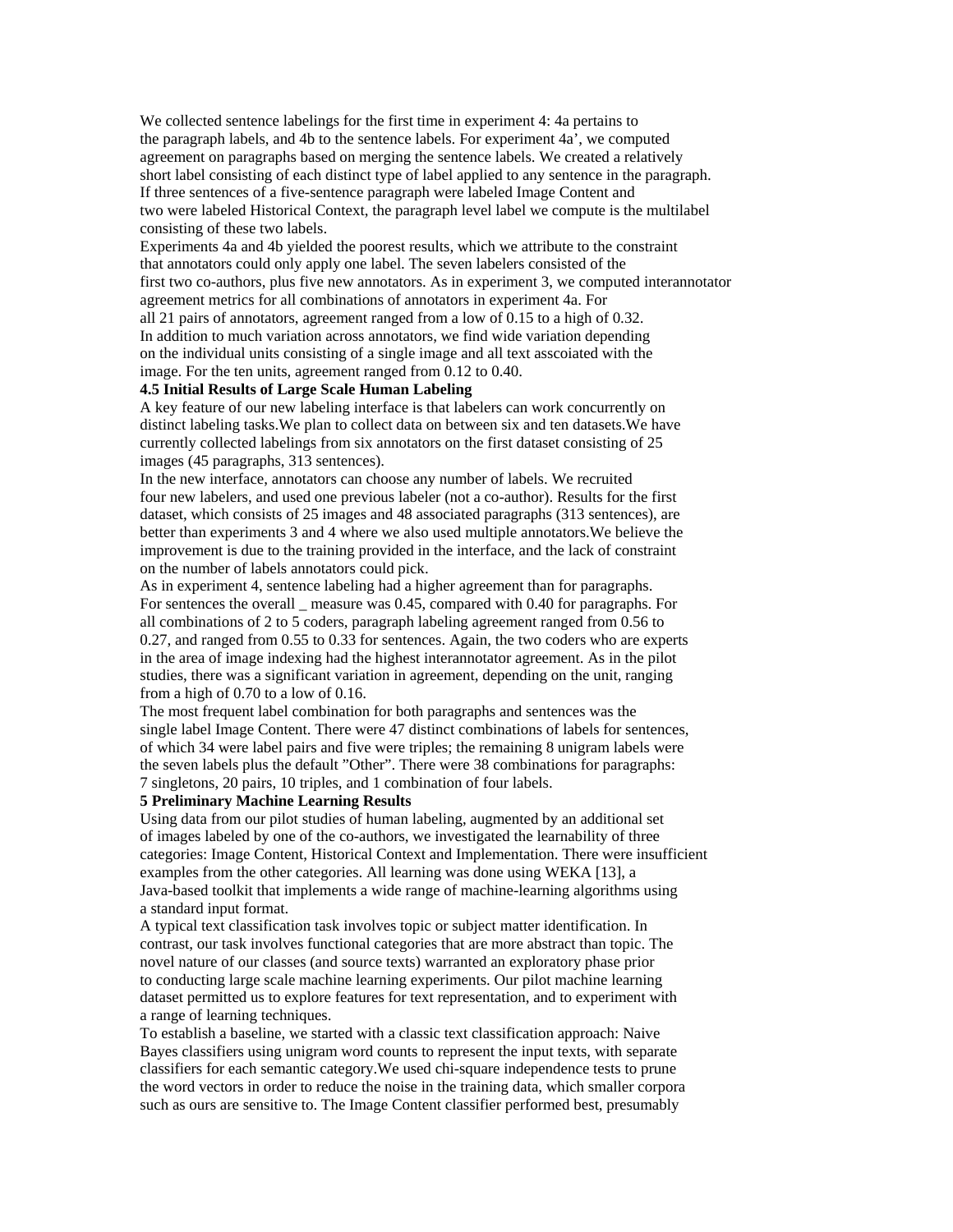due to the relatively greater amount of training data.

We experimented with two other types of text representation; One drew on handselected features from approximately half a dozen semantic domains. For example, we created sets of key words and phrases characteristic of the art history domain, (e.g., *masterpiece*), and other words and phrases deemed discriminative by our experts and annotators, such as terms denoting parts of the human body. Input texts were represented using raw counts for these hand-picked features. Our third text representation combined hand-picked features with the unigram word count representation. We tested several learning methods in addition to Naive Bayes (NB), including support vector machines and tree-based learners. NB performed best overall. On trainandtest validation, the highest classification accuracy was on Image Content using the third type of text representation, with 83% accuracy. Using the same representation and learner, accuracywas 63% for Historical Context and 53% for Implementation. The best Historical Context classifier was NB with the first text representation, where accuracy was 70%. The NB classifiers performed poorly for our third category, Implementation. For this category, performance improved significantly using Random Forest, one of the tree-based learning methods we tried. In more recent work, we have achieved similar performance on the same dataset using a wider range of automatically derived features. For example, we now use part of speech tagging to identify present tense, which helps discriminate Image Content from the other two classes. We are currently experimenting with WordNet's semantic distance metrics to weight terms with respect to various semantic domains, such as appearance, physical dimension, and so on.

#### **6 Conclusions and Future Work**

We have presented a detailed analysis of the development of a functional semantic labeling for art history texts, and have identified some of the problems that arise in achieving consistently high agreement scores across multiple annotators. One issue, the variance across texts, is more difficult to address. The other key issue is that annotators with expertise are much more consistent with each other than non experts. As we continue collecting data, and updating our training with the expert consensus on previously labeled examples, we hope to learn something about training and experts. However, we have found that we can still achieve high accuracy with machine learning. As pointed out in [12], the relationship between interannotator agreement and learnability is not a predictable one.

We believe the initial learning results are quite promising. One difficulty for learning functional semantic categories is that many of the content words are not relevant features, since they will be different for descriptions of different images. In contrast, for topical text classification, content words are often sufficient for automatic classification, which is the intuition behind approaches such as latent semantic indexing. By using features such as verb tense, which distinguishes the **Image Content** class from others, we have achieved high results on relatively small datasets. On the other hand, since our categories are functional, they may transfer more easily to texts that are substantially different from our training and test materials.

As illustrated in the introduction, we anticipate that classifying text into functional semantic categories can provide more control over selection of metadata. Our categories have a rough correspondence with categories discussed in the image indexing literature [7, 3, 2]. As a result, it should be possible to map between our categories and the types of controlled vocabularies used in university visual resource centers. The external knowledge sources our project has examined include the three Getty resources (Art and Architecture Thesaurus, Thesaurus of Geographic Names, Union List of Artist Names), the Library of Congress Authorities and Library of Congress Thesauri for Graphic Materials, and ICONCLASS, a library classification for art and iconography.

#### **References**

1. R. Artstein and M. Poesio. Kappa3 = alpha (or beta). Technical Report NLE Technote 2005-